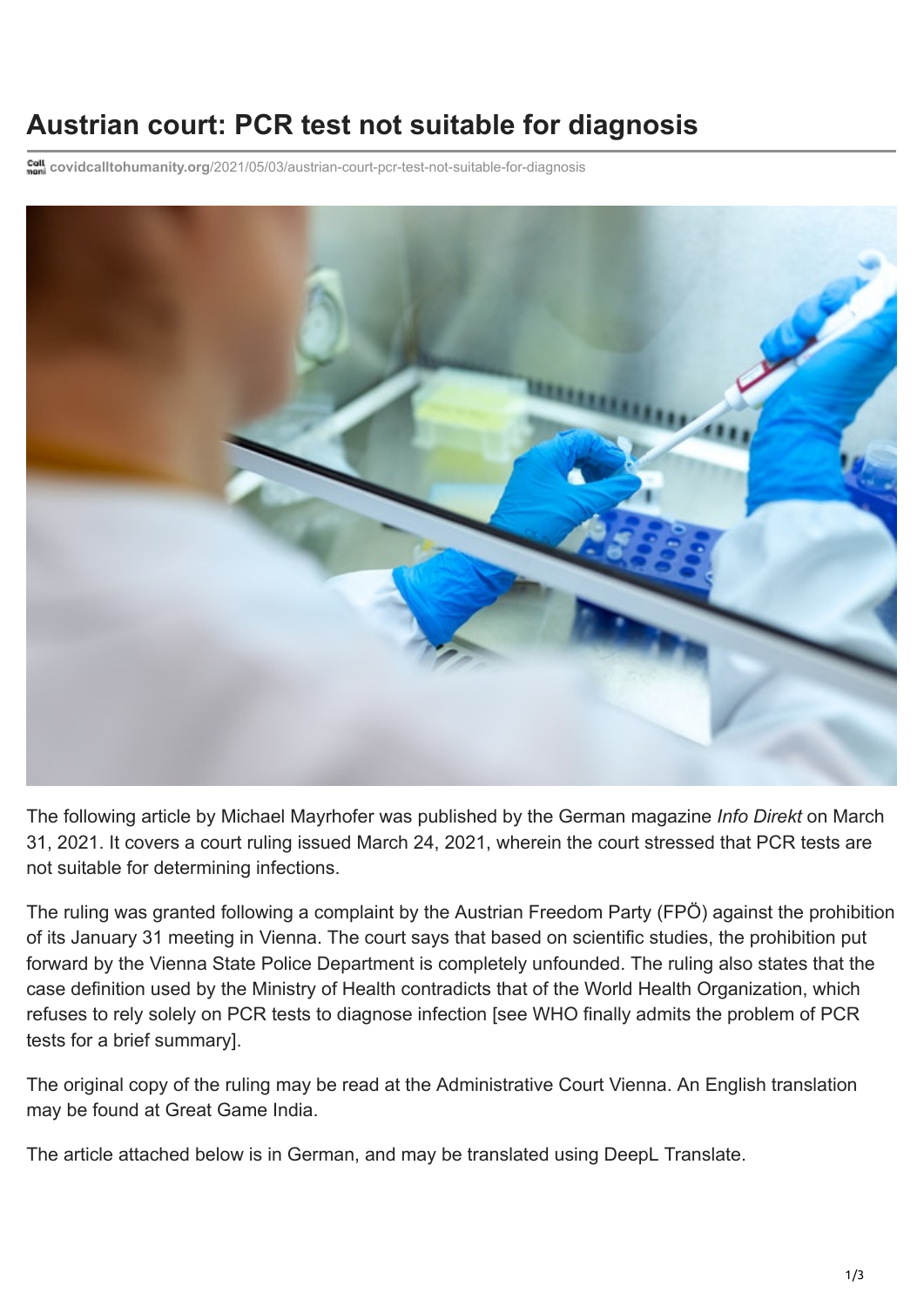**Editor's Note:** We will remember that back in December 2020, Austrian FPÖ Member of Parliament Michael Schnedlitz conducted a live COVID test using Coca-Cola to illustrate that the tests are faulty.<sup>[1]</sup> The Coca-Cola sample returned a positive test result, to which Schnedlitz said, "The coronavirus mass tests are worthless! This was also shown by a simple experiment in parliament, in which cola got a positive result! But this government spends tens of millions in taxpayers' money for precisely these tests."

We are happy to see that the Austrian courts, at least, are paying attention. In October 2020, an Austrian court also declared lockdowns unconstitutional, but this development was buried by mainstream media.<sup>[2]</sup>

This court is the second to declare PCR tests to be meaningless for diagnosis and policymaking [see [Portuguese court rules PCR tests as unreliable and unlawful to quarantine people](https://covidcalltohumanity.org/2020/11/25/portugese-court-rules-pcr-tests-as-unreliable-and-unlawful-to-quarantine-people/)]. This tells us that if people only followed the evidence and not the fear-based reports of mainstream media and some health authorities, then they will come to the same conclusion. Coronavirus policies, all based on positive PCR [tests, are all illogical. Some are even unconstitutional and unlawful \[Finland withdraws COVID lockdown](https://covidcalltohumanity.org/2021/04/05/finland-withdraws-covid-lockdown-after-it-was-deemed-unconstitutional/) [after it was deemed unconstitutional, COVID fines against Israeli protesters unconstitutional, Toronto](https://covidcalltohumanity.org/2021/03/27/toronto-police-question-unconstitutional-public-health-measures/) [police question unconstitutional public health measures, Weimar Court: No more masks, tests, and](https://covidcalltohumanity.org/2021/04/15/weimar-court-no-more-masks-tests-and-distancing-for-students/) [distancing for students, German court in Weimar declares lockdowns unconstitutional, Scottish court rules](https://covidcalltohumanity.org/2021/04/05/scottish-court-rules-church-lockdown-unlawful/) church lockdown unlawful]. They must be all be lifted immediately.

## **Read Online**

Click the button below if you wish to read the article on the website where it was originally published.

[Visit Website](https://www.info-direkt.eu/2021/03/31/oesterreichisches-gericht-kippt-urteil-pcr-test-nicht-zur-diagnostik-geeignet/)

## **Read Offline**

Click the button below if you wish to read the article offline.

[Download PDF](https://covidcalltohumanity.org/wp-content/uploads/2021/05/Info-Direkt_Austrian-court-overturns-judgment-PCR-test-not-suitable-for-diagnosis.pdf)

## **Bypass the censorship**

### **Join 1,439 other subscribers**

**Information without censorship. Three emails per week, sometimes more. No Spam.**

#### **About The Author**